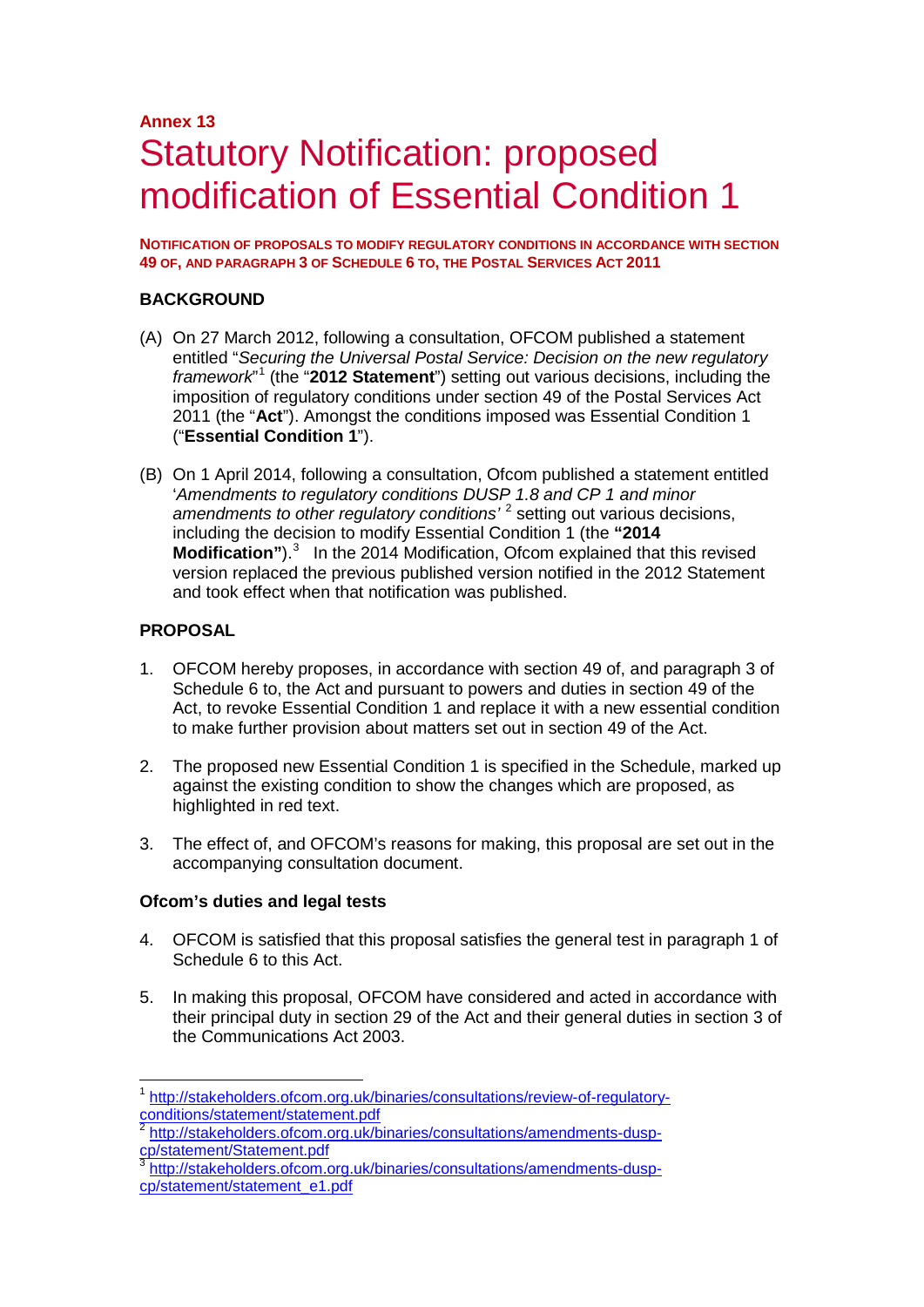## **Making representations**

- 6. Representations may be made to OFCOM about the proposal set out in this Notification by no later than 3 August 2016.
- 7. Copies of this Notification and the accompanying consultation document have been sent to the Secretary of State in accordance with paragraph 5(1)(a) of Schedule 6 to the Act.
- 8. By virtue of paragraph 3(5) of Schedule 6 to the Act, OFCOM may give effect, with or without modifications, to a proposal with respect to which it has published a notification only if OFCOM has—
	- (a) considered every representation about the proposal that is made to OFCOM within the period specified in this Notification; and
	- (b) had regard to every international obligation of the United Kingdom (if any) which has been notified to OFCOM for this purpose by the Secretary of State.

## **Interpretation**

- 9. Except insofar as the context otherwise requires, words or expressions shall have the meaning assigned to them in this Notification and otherwise any word or expression shall have the same meaning as it has been ascribed for the purpose of Part 3 of the Act or for the purpose of Essential Condition 1 (as relevant).
- 10. In this Notification—
	- (a) **"2012 Statement"** has the meaning given to it in recital (A) to this Notification;
	- (b) "**2014 Modification**" has the meaning given to it in recital (B) to this Notification;
	- (c) "**Act**" means the Postal Services Act 2011 (c.5); and
	- (d) "**Essential Condition 1**" means consumer protection condition referred to in recital (A) to this Notification as modified and replaced by the 2014 Modification.
- 11. For the purpose of interpreting this Notification—
	- (a) headings and titles shall be disregarded;
	- (b) expressions cognate with those referred to in this Notification shall be construed accordingly;
	- (c) the Interpretation Act 1978 (c. 30) shall apply as if this Notification were an Act of Parliament.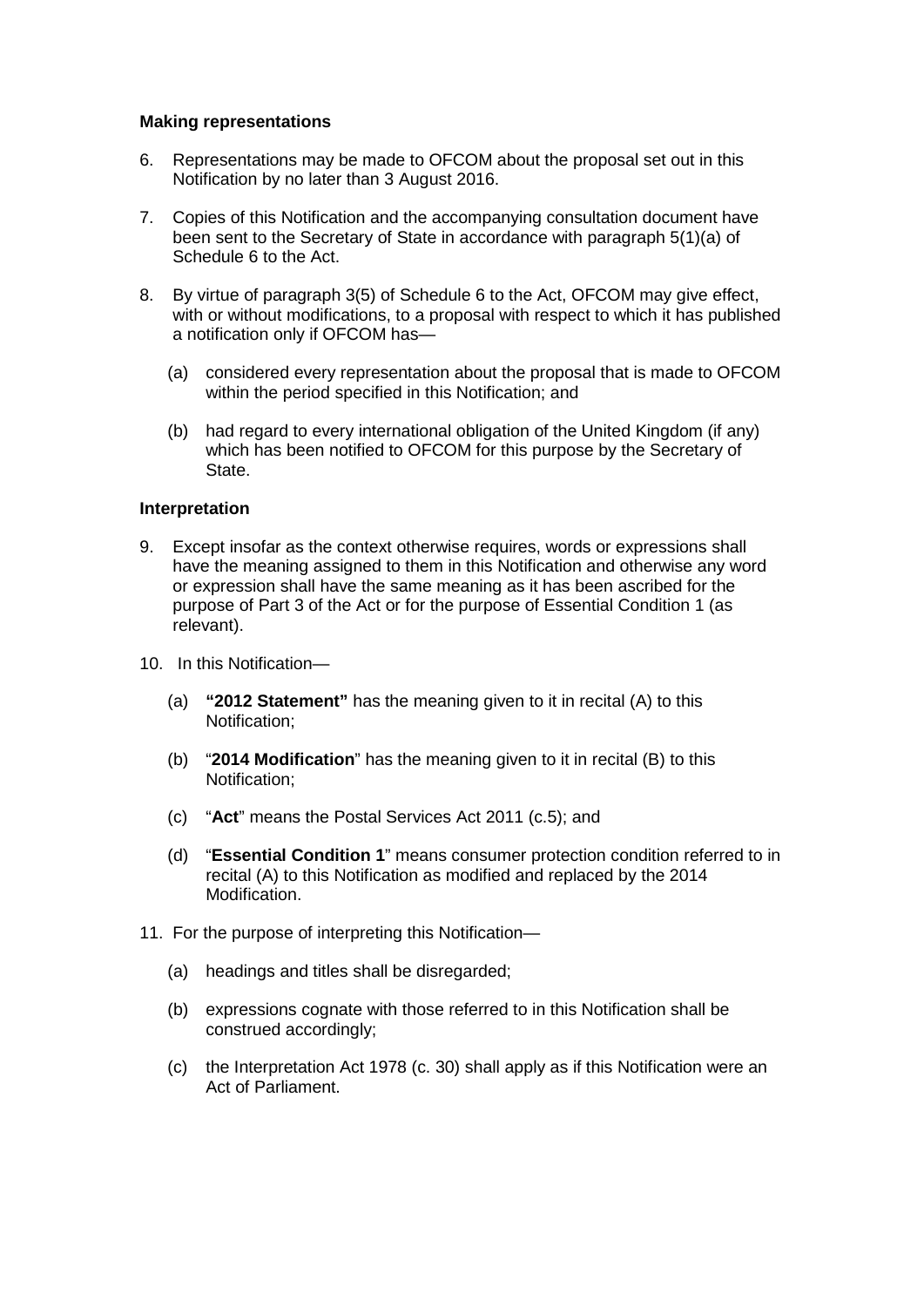12. The Schedule to this Notification shall form part of this Notification.

Signed by

leerley.

## **Jonathan Oxley**

## **Group Director, Competition Group**

A person duly authorised by OFCOM under paragraph 18 of the Schedule to the Office of Communications Act 2002

25 May 2016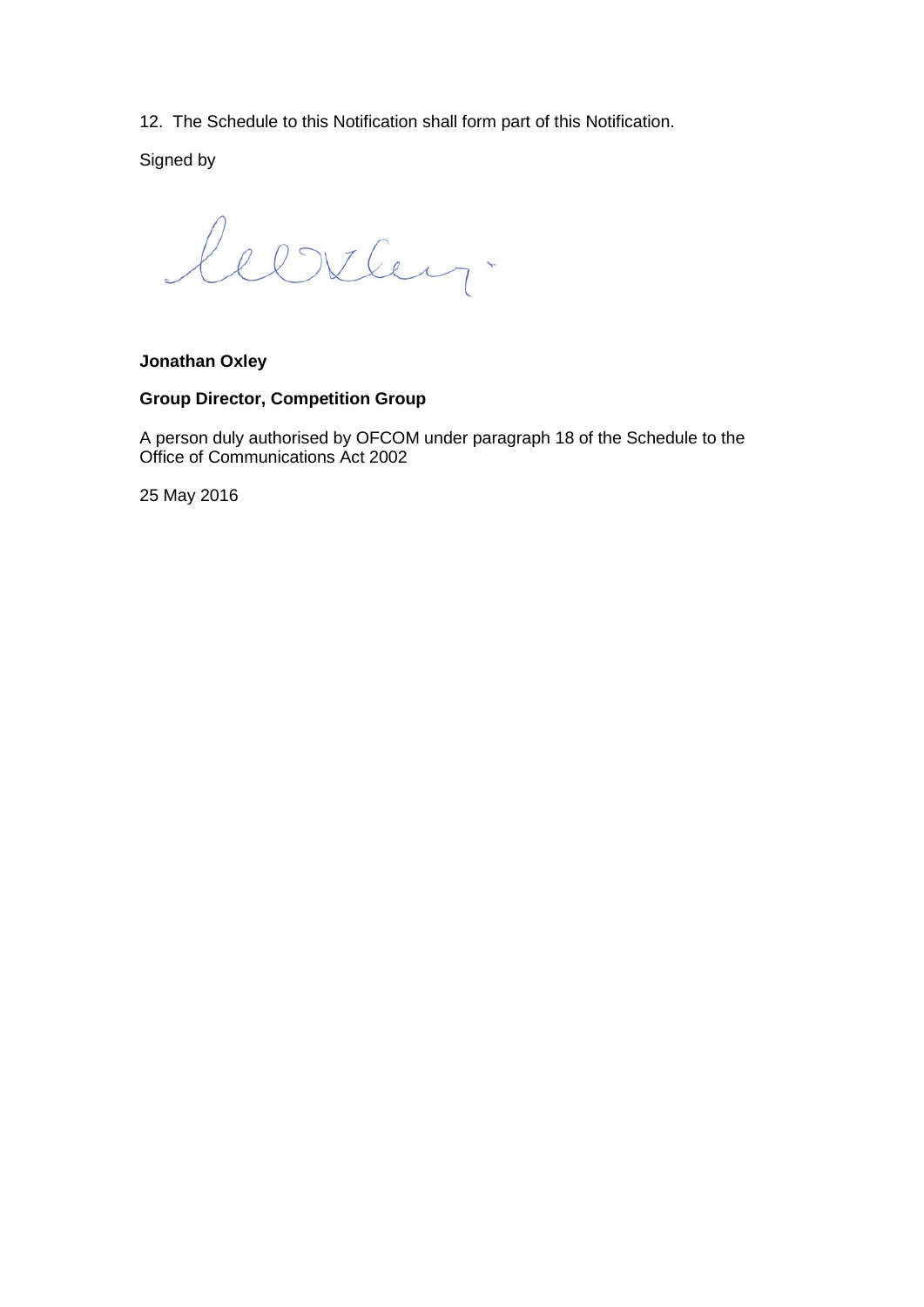**Schedule**

# Proposed modification of Essential Condition 1

## **ESSENTIAL CONDITION 1**

## **1.1. Application, Definitions and Interpretation**

| E 1.1.1 | This Essential Condition shall apply to regulatedrelevant postal                                                                                                                                                                                                                                                                                                                                                                                                                                                                                                                                                                                                                                                   |
|---------|--------------------------------------------------------------------------------------------------------------------------------------------------------------------------------------------------------------------------------------------------------------------------------------------------------------------------------------------------------------------------------------------------------------------------------------------------------------------------------------------------------------------------------------------------------------------------------------------------------------------------------------------------------------------------------------------------------------------|
|         | operators.                                                                                                                                                                                                                                                                                                                                                                                                                                                                                                                                                                                                                                                                                                         |
| E 1.1.2 | In this Essential Condition-                                                                                                                                                                                                                                                                                                                                                                                                                                                                                                                                                                                                                                                                                       |
|         | (a) "access operator" means a postal operator that is party to a USP<br><b>Access Agreement with the universal service provider;</b>                                                                                                                                                                                                                                                                                                                                                                                                                                                                                                                                                                               |
|         | $(a)(b)$ "Act" means the Postal Services Act 2011 (c.5);                                                                                                                                                                                                                                                                                                                                                                                                                                                                                                                                                                                                                                                           |
|         | (b)(c) "Appointed Day" means 1 October 2011;                                                                                                                                                                                                                                                                                                                                                                                                                                                                                                                                                                                                                                                                       |
|         | (d) "closed user group network" means a system providing for the<br>conveyance of postal packets (and the incidental services of<br>receiving, collecting, sorting and delivering postal packets)<br>between:<br>the premises of one firm and another firm:<br>i.<br>a government department and a third party firm;<br>ii. I<br>branches and/or units in the same firm; or<br>iii.<br>government departments,<br>iv.<br>where both the sender and the recipient of the postal packets<br>have entered into specific arrangements with the postal operator<br>for the conveyance of postal packets to or from other members of<br>that system, which, for the avoidance of doubt, includes a<br>document exchange; |
|         | (c) "Code Postal Packet" means a postal packet conveyed in the<br>provision of a regulated postal service or a universal service;                                                                                                                                                                                                                                                                                                                                                                                                                                                                                                                                                                                  |
|         | (d)(e) "Consumer Advocacy Bodies" means Citizens Advice,<br>Citizens Advice Scotland and the General Consumer Council for<br>Northern Ireland;                                                                                                                                                                                                                                                                                                                                                                                                                                                                                                                                                                     |
|         | (e)(f) "damage" means, in relation to a Code Postal Packetrelevant<br>letter, any physical damage to a Code Postal Packet relevant<br>letter (other than damage caused by interference or accidental<br>damage) occurring after the time of acceptance of that <b>Code</b><br>Postal Packet relevant letter by the relevant regulated postal<br>operator and before its delivery to the person to whom or at the<br>premises to which it is addressed;                                                                                                                                                                                                                                                             |
|         | (g) "DUSP condition" means a designated USP condition imposed<br>under s.36 of the Act;                                                                                                                                                                                                                                                                                                                                                                                                                                                                                                                                                                                                                            |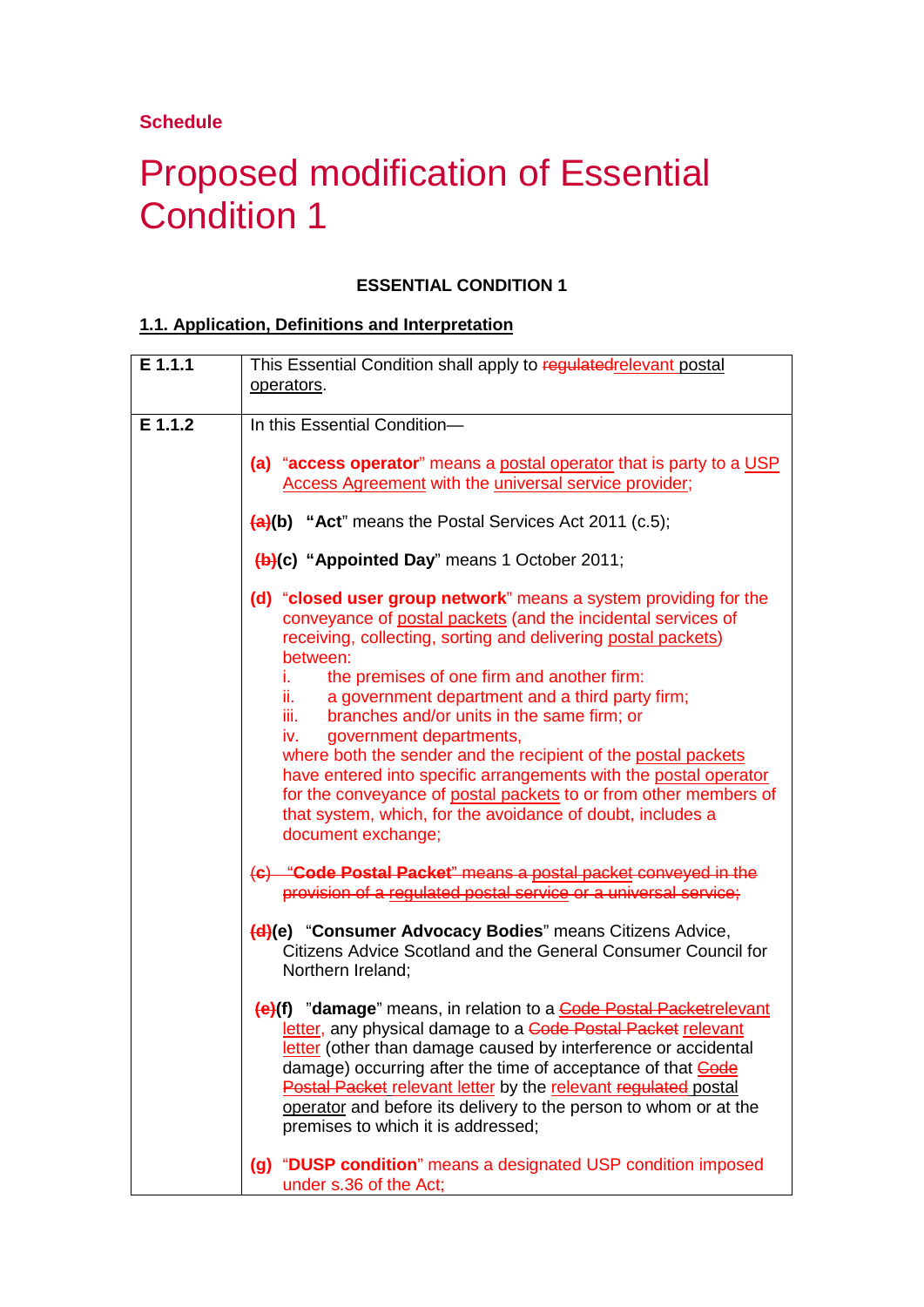|        | (h) "express and secured service" means a service involving the<br>conveyance of postal packets and any incidental services of<br>collecting, sorting and delivering those postal packets which have<br>at least one of the following features:<br>a guarantee for delivery by a certain time or date;<br>Ĺ.<br>a facility enabling the sender and the recipient to monitor<br>ii.<br>the progress of a postal packet through the postal<br>operator's network, including confirmation of delivery; |
|--------|-----------------------------------------------------------------------------------------------------------------------------------------------------------------------------------------------------------------------------------------------------------------------------------------------------------------------------------------------------------------------------------------------------------------------------------------------------------------------------------------------------|
| (H)(i) | "interference" means interference with a Code Postal Packet<br>relevant letter contrary to sections 83 or 84 of the Postal Services<br>Act 2000;                                                                                                                                                                                                                                                                                                                                                    |
| (j)    | "intermediary postal operator" means an access operator or any<br>other postal operator that hands over postal packets to<br>another postal operator (including but not limited to the <i>universal</i><br>service provider) for subsequent conveyance and delivery to the<br>intended recipients of the postal packets;                                                                                                                                                                            |
|        | (g)(k) "loss" means the physical loss of a Code Postal<br>Packet relevant letter, other than as a result of:                                                                                                                                                                                                                                                                                                                                                                                        |
|        | having been stolen,<br>i.<br>ii.<br>being incorrectly addressed,                                                                                                                                                                                                                                                                                                                                                                                                                                    |
|        | at any time after the acceptance of that <b>Code Postal Packet</b><br>relevant letter by the regulated relevant postal operator and before<br>its delivery to the person to whom or at the premises to which it is<br>addressed. Save where the context otherwise indicates, loss<br>includes a failure by the regulated relevant postal operator to<br>deliver that <b>Gode Postal Packet relevant letter</b> within 15 working<br>days of its due day of delivery;                                |
|        | (h) "Mail Integrity Code" means the document of that name annexed<br>in this Condition:                                                                                                                                                                                                                                                                                                                                                                                                             |
|        | $\left(\frac{1}{1}\right)$ (I) "Mail Integrity Objectives" has the meaning<br>given by in paragraph 1.1 E1.2.1 of the Mail Integrity Code;                                                                                                                                                                                                                                                                                                                                                          |
|        | $\bigoplus$ (m) "public holiday" includes, in relation to a particular territory,<br>any day in relation to which OFCOM has by direction stated that<br>exceptional circumstances require it to be treated as a public<br>holiday;                                                                                                                                                                                                                                                                  |
|        | (k) "Regulated postal operator" means a postal operator which<br>provides services in relation to which, had those services been<br>carried out prior to the Appointed Day, it would have been<br>required to hold a licence under the Postal Services Act 2000;                                                                                                                                                                                                                                    |
|        | (I) "Regulated postal service" meansa postal service the provision<br>of which, had it been carried out prior to the Appointed Day, would<br>have required the provider to hold a licence under the Postal<br>Services Act 2000.                                                                                                                                                                                                                                                                    |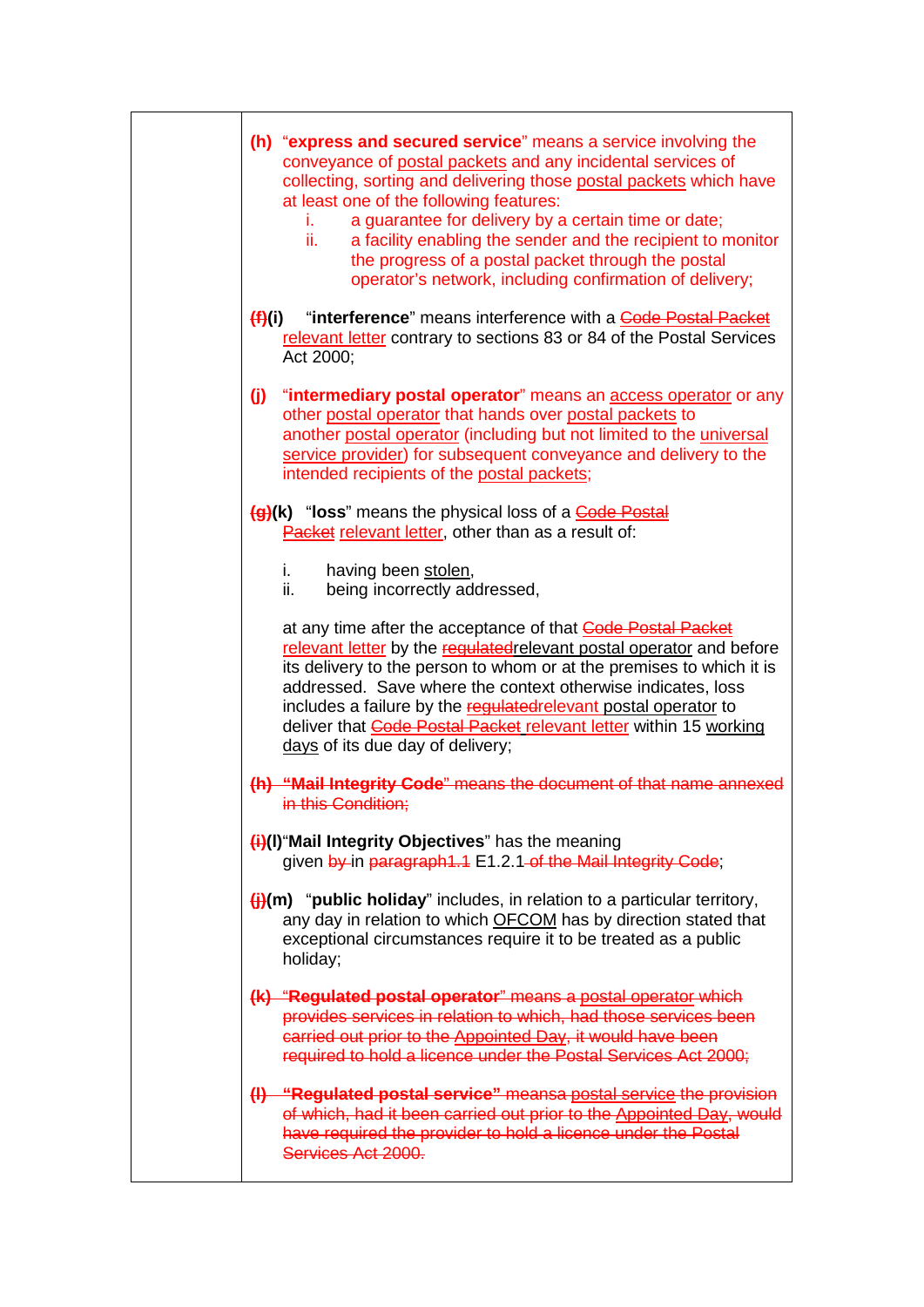| (mn) "relevant employees" means permanent, temporary, casual or<br>part time employees or workers (including those under a contract<br>for service), who are (or may be) involved in conveying, receiving,<br>collecting, sorting, delivering or otherwise handling <b>Code Postal</b><br>Packets relevant letters or who are reasonably likely to have<br>access to Code Postal Packets relevant letters in the course of<br>their work;<br>(o) "relevant letter" means a postal packet that is up to no more                                                                                                                                                                                                                                                                                                                                                                                                                                                                                                                                                 |
|----------------------------------------------------------------------------------------------------------------------------------------------------------------------------------------------------------------------------------------------------------------------------------------------------------------------------------------------------------------------------------------------------------------------------------------------------------------------------------------------------------------------------------------------------------------------------------------------------------------------------------------------------------------------------------------------------------------------------------------------------------------------------------------------------------------------------------------------------------------------------------------------------------------------------------------------------------------------------------------------------------------------------------------------------------------|
| than 353mm in length, up to no more than 250mm in width, up to<br>no more than 25mm thick and which weighs up to no more than<br>750g                                                                                                                                                                                                                                                                                                                                                                                                                                                                                                                                                                                                                                                                                                                                                                                                                                                                                                                          |
| (p) "relevant letters postal service" means a service of<br>conveying relevant letters from one place to another by post and<br>the incidental services of receiving, collecting, sorting and<br>delivering relevant letters, excluding:<br>services for which the relevant postal operator has not<br>i.<br>received any payment, reward, profit or advantage with<br>respect to the conveyance of the relevant letters;<br>services provided by a charity which comprise solely the<br>ii.<br>collection, conveyance and delivery of Christmas cards;<br>iii. express and secured services;<br>iv. services consisting of the conveyance of relevant letters<br>within a closed user group network;<br>services provided while acting in the capacity of<br>V.<br>an intermediary postal operator; and<br>services consisting of conveying relevant letters, which have<br>vi.<br>been sent from a location outside of the United Kingdom and<br>which are addressed for delivery to a location outside of the<br>United Kingdom, out of the United Kingdom; |
| (q) "relevant period" means any year beginning on 1 April and<br>ending on 31 March;                                                                                                                                                                                                                                                                                                                                                                                                                                                                                                                                                                                                                                                                                                                                                                                                                                                                                                                                                                           |
| (r) "relevant postal operator" means a postal operator that<br>provides a relevant postal service;                                                                                                                                                                                                                                                                                                                                                                                                                                                                                                                                                                                                                                                                                                                                                                                                                                                                                                                                                             |
| (s) "relevant postal packet" means a postal packet which is<br>conveyed in the provision of a relevant postal service;                                                                                                                                                                                                                                                                                                                                                                                                                                                                                                                                                                                                                                                                                                                                                                                                                                                                                                                                         |
| (t) "relevant postal service" means a relevant letters postal service<br>or an untracked DUSP parcel service;                                                                                                                                                                                                                                                                                                                                                                                                                                                                                                                                                                                                                                                                                                                                                                                                                                                                                                                                                  |
| (m) "Relevant year" means any year beginning on 1 April;                                                                                                                                                                                                                                                                                                                                                                                                                                                                                                                                                                                                                                                                                                                                                                                                                                                                                                                                                                                                       |
| (n) "Royal Mail" means Royal Mail Group Limited (registered number<br>4138203)                                                                                                                                                                                                                                                                                                                                                                                                                                                                                                                                                                                                                                                                                                                                                                                                                                                                                                                                                                                 |
| (o) "Serious Incident" has the meaning given in paragraph 2.6 of the<br><b>Mail Integrity Code;</b>                                                                                                                                                                                                                                                                                                                                                                                                                                                                                                                                                                                                                                                                                                                                                                                                                                                                                                                                                            |
| $\left(\frac{p}{p}\right)(u)$ "stolen" means misappropriated contrary to the Theft Act<br>1968;                                                                                                                                                                                                                                                                                                                                                                                                                                                                                                                                                                                                                                                                                                                                                                                                                                                                                                                                                                |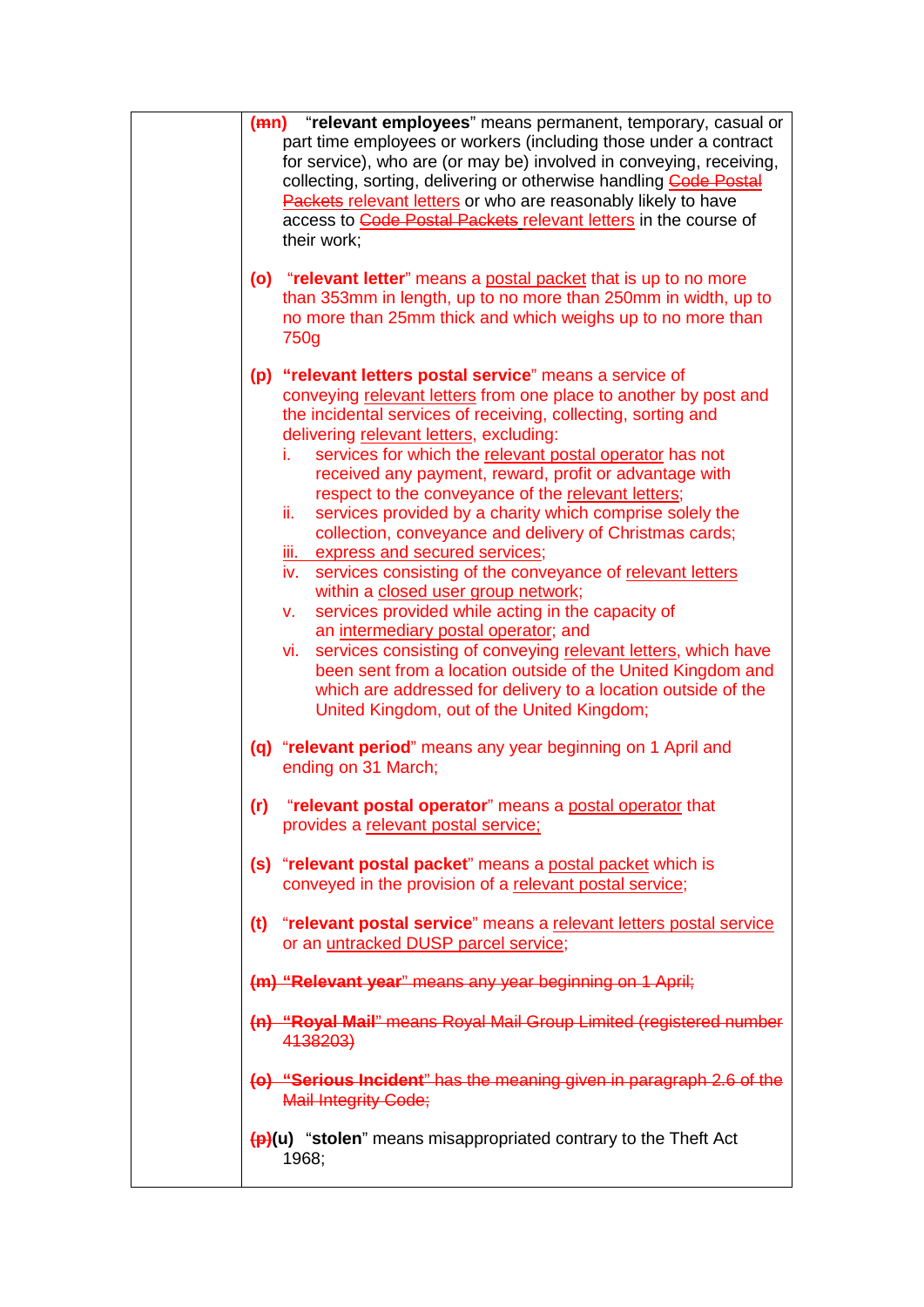|         | (q)(v) "theft" means misappropriation contrary to the Theft Act 1968;                                                                                                                                                                                                                                                                                                                                                                                         |
|---------|---------------------------------------------------------------------------------------------------------------------------------------------------------------------------------------------------------------------------------------------------------------------------------------------------------------------------------------------------------------------------------------------------------------------------------------------------------------|
|         | (w) "untracked DUSP parcel service" means a service of<br>conveying postal packets which exceed the dimensions and/or<br>weight of a relevant letter from one place to another by post (and<br>the incidental services of receiving, collecting, sorting and<br>delivering those postal packets), which:<br>the <i>universal service provider</i> is required to provide under<br>i.<br>a DUSP condition; and<br>ii.<br>is not an express or secured service; |
|         | (x) "USP Access Agreement" means an agreement under which<br>the universal service provider provides access to its postal<br>network in accordance with requirements set out in a condition<br>imposed under section 38 of the Act;                                                                                                                                                                                                                           |
|         | $(f1)(y)$ "working day" means any day which is not a Sunday or<br>a public holiday.                                                                                                                                                                                                                                                                                                                                                                           |
| E 1.1.3 | For the purpose of interpreting this Essential Condition-                                                                                                                                                                                                                                                                                                                                                                                                     |
|         | (a) except in so far as the context otherwise requires, any word or<br>expression shall have the same meaning as it has been ascribed<br>for the purpose of Part 3 of the Act <sup>4</sup> ;                                                                                                                                                                                                                                                                  |
|         | (b) headings and titles shall be disregarded;                                                                                                                                                                                                                                                                                                                                                                                                                 |
|         | (c) expressions cognate with those referred to in this Essential<br>Condition shall be construed accordingly;                                                                                                                                                                                                                                                                                                                                                 |
|         | (d) the Interpretation Act 1978 (c. 30) shall apply as if this Essential<br>Condition were an Act of Parliament;                                                                                                                                                                                                                                                                                                                                              |
|         | references to a day are references to a period of twenty-four<br>(e)<br>hours beginning with one midnight and ending with the next,<br>which period shall be treated to include a Saturday, a Sunday, a<br>Bank Holiday, Christmas Day, Good Friday or other public holiday                                                                                                                                                                                   |
|         | the following shall be deemed to be directions issued by OFCOM<br>(f)<br>agreeing that a day should be treated as a public holiday for the<br>purposes of the definition of "public holiday" in this Essential<br>Condition:                                                                                                                                                                                                                                  |
|         | Exceptions to Royal Mail's universal service obligation – for 26<br>December 2009 in the UK, bank holidays on Saturdays in the<br>UK, as local holidays in Northern Ireland and Scotland: a<br>decision document (Postal Services Commission, October<br>2009).                                                                                                                                                                                               |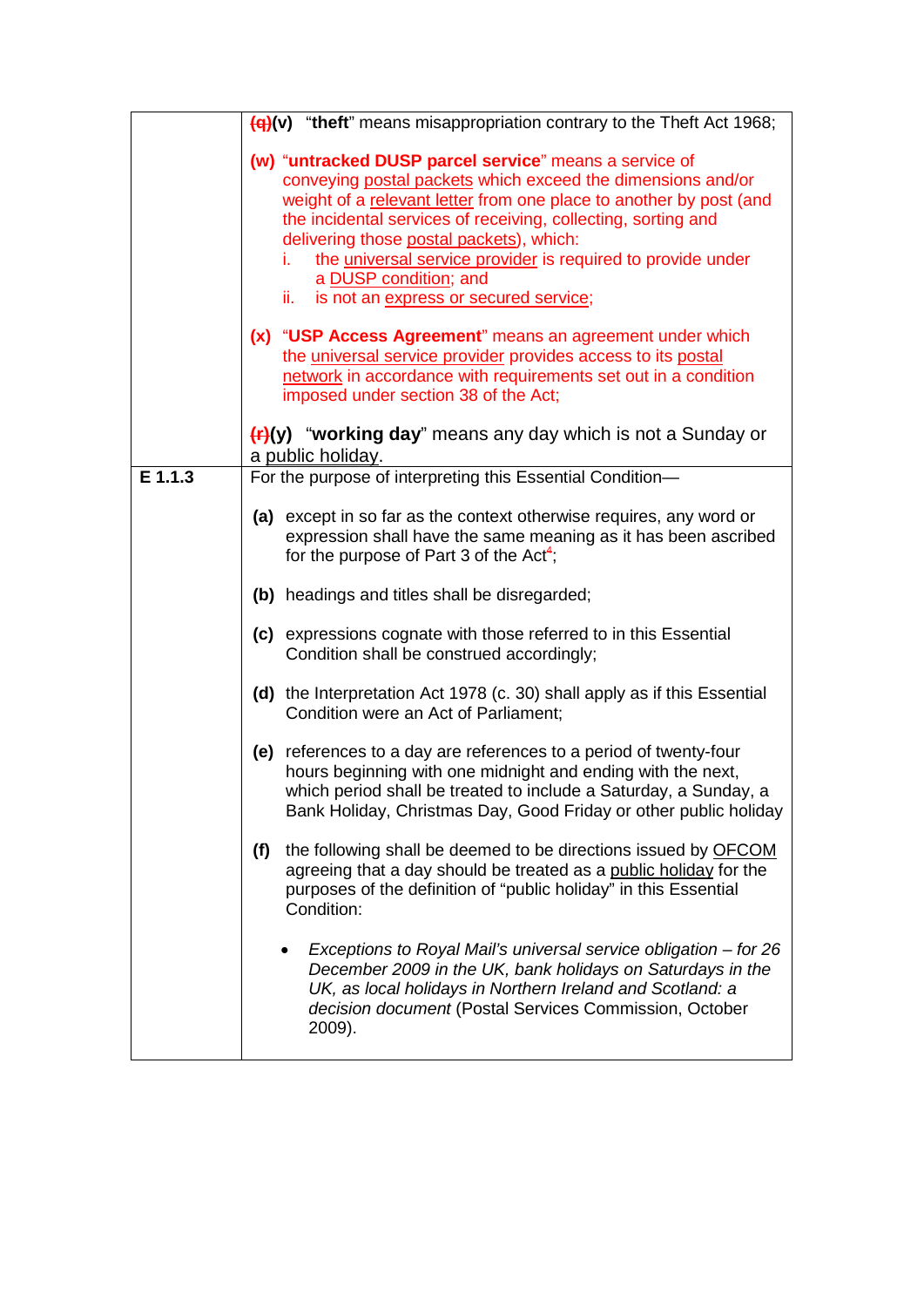## **1.2. Obligation to comply with the Mail Integrity Codeprotect the integrity of mail**

| Unless OFCOM otherwise consents, a requlated postal operator shall<br>at all time comply with the Mail Integrity Code.                                                                                                                                                                                                                                                                                                                                                                                                                                                                                                                                                                       |
|----------------------------------------------------------------------------------------------------------------------------------------------------------------------------------------------------------------------------------------------------------------------------------------------------------------------------------------------------------------------------------------------------------------------------------------------------------------------------------------------------------------------------------------------------------------------------------------------------------------------------------------------------------------------------------------------|
| For the purposes of this Condition E.1, any consent issued and not<br>withdrawn by the Postal Services Commission prior tobte Apointed<br><u>WRITCHCWITCH TROT CORRECTED COOL CONTINUOUS CONTINUES. NOTICE A REGINEER OF</u><br>Day, relating to:                                                                                                                                                                                                                                                                                                                                                                                                                                            |
| (a) Condition 8 of the licence bled by Royal Mail under the Postal<br><u>eonicinon o chino ilconochio negle vincolarichi di dol ino il coldi</u><br>Sarvices: Act 2000 immediately before the Annointed Day; or<br><del>JCI VICCS ACt 2000 mmnogiatory</del><br><u>PORT THE APPOINTED PAY. OF</u><br>Condition 3 of the licence hold by any other postal operator under<br><u>Ly av International av Alvin (1919–1919) i televisione de la participal de la participal de la participal de l</u><br><u>Magnal alam gira milaal</u><br>the Postal Services Act 2000 immediately before the Annointed Day:<br><del>the Fusial Selvices Act 2000 littliculately before the Appointed Day.</del> |
| Shall he deemed to be consent issued by OECOM under this<br><del>onall be deemed to be consent issued by OF COM under this</del><br>Condition.<br><del>oonamom.</del>                                                                                                                                                                                                                                                                                                                                                                                                                                                                                                                        |

 $4\,$ A table for information identifying such defined terms is provided at the end of this condition. This table is intended only as a guide and does not form a part of this condition. We make no representations as to its accuracy or completeness

| $E$ 1.2.1 | A relevant postal operator shall protect the integrity of mail by:                                                             |
|-----------|--------------------------------------------------------------------------------------------------------------------------------|
|           | (a) taking all necessary steps to minimise the exposure of relevant                                                            |
|           | postal packets to the risk of loss, theft, damage and/or interference;                                                         |
|           | and                                                                                                                            |
|           | (b) taking all necessary steps to address mail integrity issues promptly<br>when they arise (the "Mail Integrity Objectives"). |
|           |                                                                                                                                |

## **1.3 Obligation to implement and adhere to appropriate policies and procedures**

| E 1.3.1 | For the purpose of achieving compliance with the Mail Integrity<br>Objectives, a relevant postal operator shall establish, maintain and<br>adhere to policies and procedures which satisfy the requirements of E<br>1.3.2 to E 1.3.5.                                                                                                  |
|---------|----------------------------------------------------------------------------------------------------------------------------------------------------------------------------------------------------------------------------------------------------------------------------------------------------------------------------------------|
|         | In designing the relevant policies and procedures, a relevant postal<br>operator shall have regard to the need to ensure that they are<br>proportionate to the scale of the relevant postal services undertaken<br>by the relevant postal operator and the level of risk to mail integrity in<br>relation to the activities concerned. |
| E 1.3.2 | Recruitment of relevant employees: a relevant postal operator shall<br>establish, maintain and adhere to a recruitment policy in relation to the<br>employment or use of relevant employees designed to facilitate the<br>achievement of the Mail Integrity Objectives.                                                                |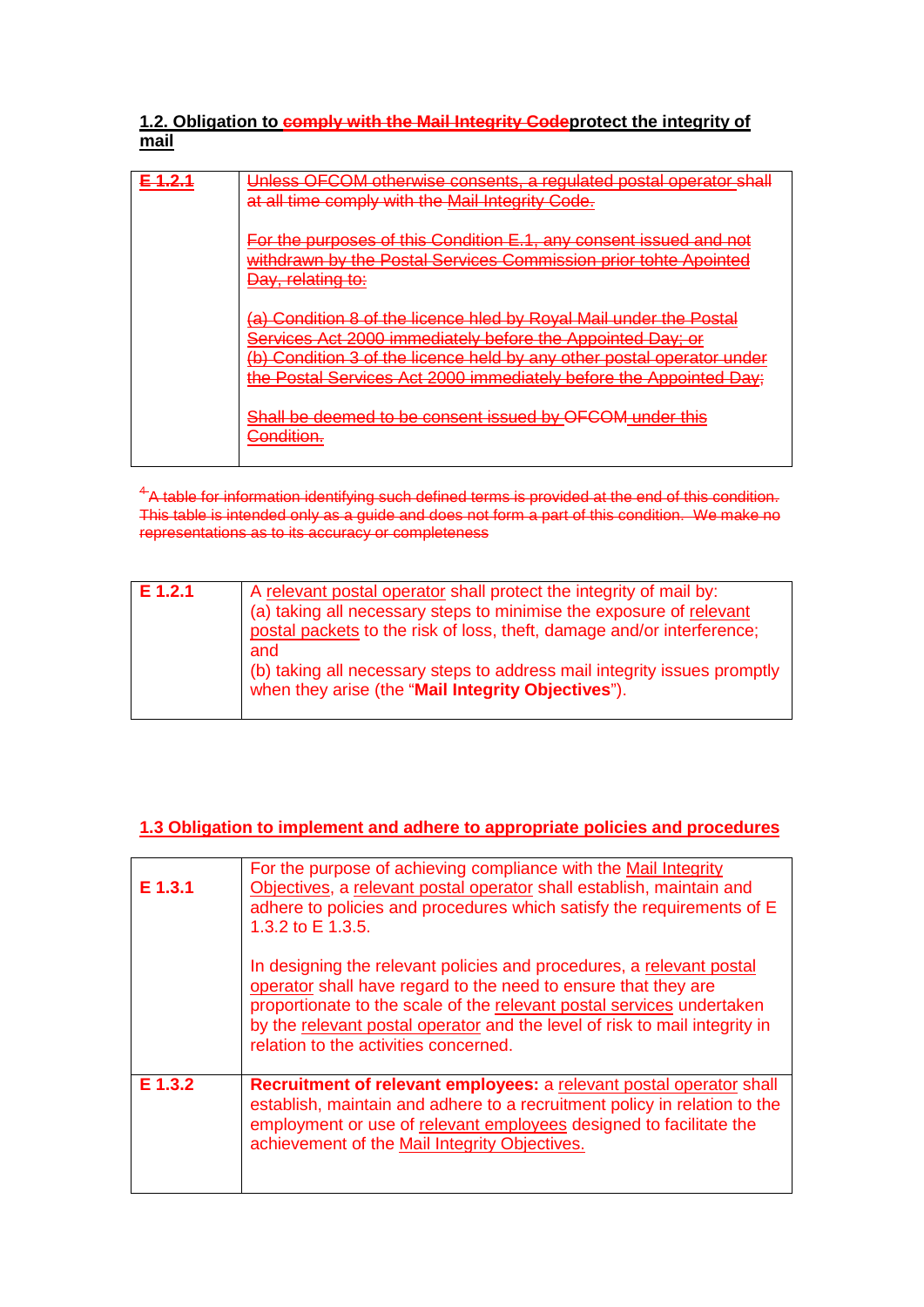| E 1.3.3 | Training Relevant Employees: a relevant postal operator shall<br>establish, maintain and adhere to a training policy that provides<br>for relevant employees to receive initial and ongoing training so as to<br>facilitate achievement of the Mail Integrity Objectives. This must cover:<br>(a) ensuring relevant employees are informed of the provisions of<br>sections 83 and 84 of the Postal Services Act 2000 and made aware<br>of the seriousness of the offences detailed in those sections; and<br>(b) making relevant employees aware of the standards of conduct in<br>relation to facilitating achievement of the Mail Integrity Objectives the<br>regulated postal operator requires relevant employees to meet. |
|---------|---------------------------------------------------------------------------------------------------------------------------------------------------------------------------------------------------------------------------------------------------------------------------------------------------------------------------------------------------------------------------------------------------------------------------------------------------------------------------------------------------------------------------------------------------------------------------------------------------------------------------------------------------------------------------------------------------------------------------------|
| E 1.3.4 | Disciplinary Procedures: a relevant postal operator shall establish,<br>maintain and adhere to a disciplinary policy in relation to the treatment<br>of relevant employees who fail to meet the standards of conduct<br>expected of them in relation to mail integrity.                                                                                                                                                                                                                                                                                                                                                                                                                                                         |
| E 1.3.5 | Security of Mail: a relevant postal operator shall_establish, maintain<br>and adhere to policies and procedures for ensuring the secure<br>conveyance, receipt, collection, sortation, delivery or other handling of<br>relevant letters, which shall in particular relate to the security of<br>relevant premises, and the use of vehicles and equipment in the<br>collection, conveyance or delivery of relevant postal packets.                                                                                                                                                                                                                                                                                              |
| E 1.3.6 | A relevant postal operator shall comply with any direction made<br>by OFCOM requiring the relevant postal operator to adopt such<br>policies or procedures or take such steps as OFCOM considers<br>necessary for the purposes of facilitating the achievement of the Mail<br><b>Integrity Objectives.</b>                                                                                                                                                                                                                                                                                                                                                                                                                      |

## **1.4 Obligation to monitor and review relevant policies and procedures**

| E 1.4.1   | A relevant postal operator shall monitor and regularly review<br>compliance with the policies and procedures it has put in place in<br>accordance with E 1.3.1.                                                                                                                 |
|-----------|---------------------------------------------------------------------------------------------------------------------------------------------------------------------------------------------------------------------------------------------------------------------------------|
| $E$ 1.4.2 | A relevant postal operator must regularly review and where necessary<br>update or amend the policies and procedures it has put in place in<br>accordance with E 1.3.1 to ensure that they remain appropriate to<br>facilitate the achievement of the Mail Integrity Objectives. |

## **1.5 Obligation to record and report incidents**

| E 1.5.1 | A relevant postal operator shall record separately each incident of loss<br>or theft of, damage to, or interference with relevant postal packets as<br>soon as reasonably practicable after becoming aware of the<br>occurrence of such incident. Such records shall be retained for a<br>minimum of three years from the date on which the incident occurred<br>and shall include: |
|---------|-------------------------------------------------------------------------------------------------------------------------------------------------------------------------------------------------------------------------------------------------------------------------------------------------------------------------------------------------------------------------------------|
|         | (a) the date, time and place of the incident (or where not known<br>precisely, any information that the relevant postal operator has that                                                                                                                                                                                                                                           |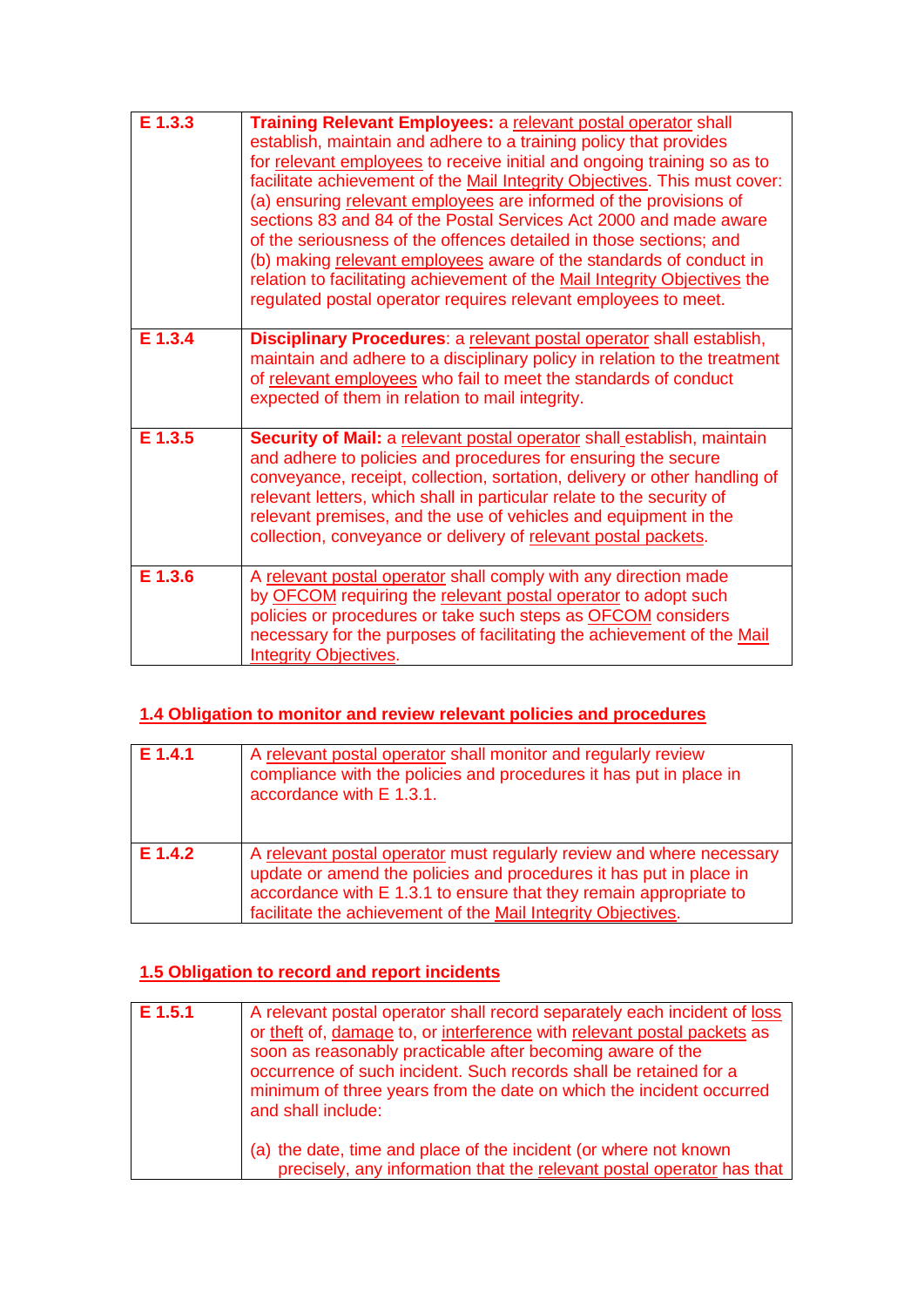|         | indicates the approximate date, time or place of the incident);<br>(b) the number of (or where the precise number is not known, a<br>reasonable estimate of the number of and details of the<br>methodology used for the purposes of preparing the estimates<br>of) relevant postal packets involved in the incident;<br>(c) any other particulars relating to the incident which it would be<br>reasonable to record, including a concise explanation of the<br>factual circumstances of the incident and whether the incident<br>forms part of a discernible trend; and<br>(d) any actions taken as a result of the incident.                                                                                                                                                                                                                                                                                                                                                                                                                                                                                                                                                                                                                                                                                                                                                         |
|---------|-----------------------------------------------------------------------------------------------------------------------------------------------------------------------------------------------------------------------------------------------------------------------------------------------------------------------------------------------------------------------------------------------------------------------------------------------------------------------------------------------------------------------------------------------------------------------------------------------------------------------------------------------------------------------------------------------------------------------------------------------------------------------------------------------------------------------------------------------------------------------------------------------------------------------------------------------------------------------------------------------------------------------------------------------------------------------------------------------------------------------------------------------------------------------------------------------------------------------------------------------------------------------------------------------------------------------------------------------------------------------------------------|
| E 1.5.2 | A relevant postal operator shall provide copies of any records made<br>for the purposes of [E 1.5.1] as soon as reasonably practicable in<br>response to a request by OFCOM for such records.                                                                                                                                                                                                                                                                                                                                                                                                                                                                                                                                                                                                                                                                                                                                                                                                                                                                                                                                                                                                                                                                                                                                                                                           |
| E 1.5.3 | A relevant postal operator which handled more than 250,000 relevant<br>postal packets in the most recent completed relevant period shall<br>submit to OFCOM and the Consumer Advocacy Bodies reports within<br>three months of the end of the relevant period regarding each incident<br>of loss or theft of, damage to, or interference with relevant postal<br>packets. The reports shall include:<br>(a) the total number of incidents that occurred and the total number of<br>relevant postal packets involved in all incidents during the relevant<br>period;<br>(b) for each individual incident identified in the relevant period, the<br>corresponding number of (or where precise numbers are not<br>known, reasonable estimates of the numbers of and details of the<br>methodology used for the purposes of preparing the estimates of)<br>relevant postal packets involved in the incident broken down<br>according to whether the relevant postal packets involved in the<br>incident were lost, stolen, damaged, or interfered with;<br>(c) the total number of any prosecutions in relation to offences in<br>connection with mail integrity which that relevant postal operator<br>has instigated in the relevant period; and<br>(d) a statement of the measures that the relevant postal operator<br>intends to take to remedy any failures or patterns of failure to |
|         | achieve the Mail Integrity Objectives and to reduce the numbers of<br>relevant postal packets lost, stolen, damaged or interfered with.                                                                                                                                                                                                                                                                                                                                                                                                                                                                                                                                                                                                                                                                                                                                                                                                                                                                                                                                                                                                                                                                                                                                                                                                                                                 |

## **1.6 Franchisees, agents and sub-contractors**

| E 1.6.1 | A relevant postal operator shall ensure that, so far as is reasonably<br>practicable, all of:                                                                                                                                                                                                           |
|---------|---------------------------------------------------------------------------------------------------------------------------------------------------------------------------------------------------------------------------------------------------------------------------------------------------------|
|         | (a) its franchisees, agents or sub-contractors (if any) who are involved<br>in the conveyance, receipt, collection, sortation, delivery or<br>handling of relevant postal packets, comply with this Condition E1<br>as if this Condition E1 applied to the franchisee, agent or sub-<br>contractor; and |
|         | (b) its agents or sub-contractors (if any) who are responsible for                                                                                                                                                                                                                                      |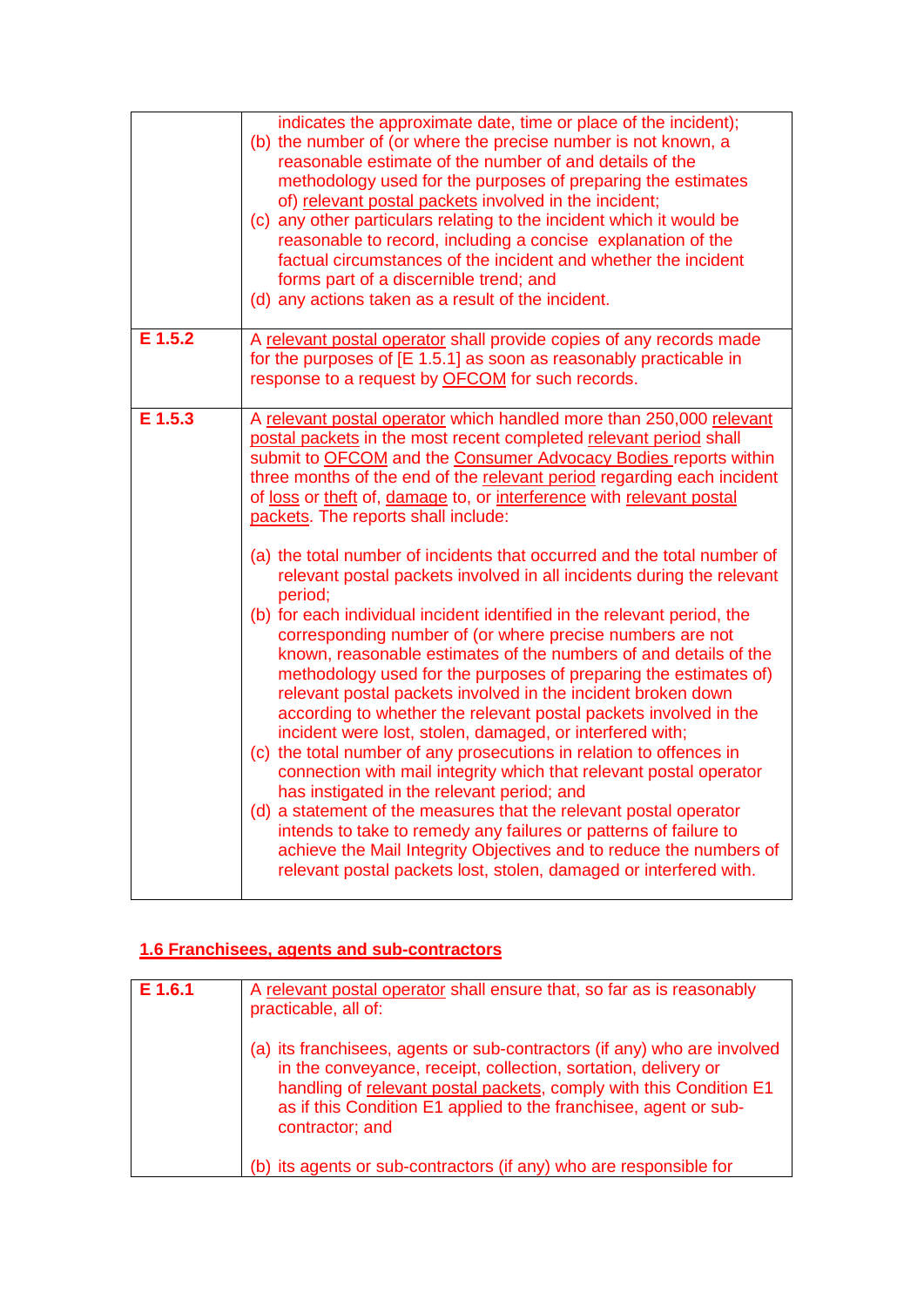|         | providing relevant employees to work for the relevant postal<br>operator, comply with this Condition E1 as if this Condition E1<br>applied to such agent or sub-contractor.                                                                                                                                                                                                                                                                                                                                                                                                                                                                           |
|---------|-------------------------------------------------------------------------------------------------------------------------------------------------------------------------------------------------------------------------------------------------------------------------------------------------------------------------------------------------------------------------------------------------------------------------------------------------------------------------------------------------------------------------------------------------------------------------------------------------------------------------------------------------------|
| E 1.6.2 | Where the franchisee, agent or sub-contractor is a relevant postal<br>operator, it shall be sufficient for the relevant postal operator which<br>lets the franchise, appoints the agent or engages the sub-contractor,<br>as the case may be, to rely on the direct application of this Condition<br>E1 to that relevant postal operator in fulfilment of its obligations under<br>this Condition E1 in respect of relevant postal packets from the point<br>of physical handover of such relevant postal packets and for so long<br>as the relevant postal packets remain in the physical possession of<br>that franchisee, agent or sub-contractor. |

*This table is provided for information and does not form a part of this condition. We make no representations as to its accuracy or completeness. Please refer to the Act.*

| <b>Defined term</b>        | <b>Section</b>                        |
|----------------------------|---------------------------------------|
| <b>OFCOM</b>               | s.90                                  |
| postal operator            | s.27(3)                               |
| postal network             | S.38(3)                               |
| postal packet              | S.27(2)                               |
| postal services            | S.27(1)                               |
| universal service provider | s.65(1) and Schedule 9 paragraph 3(3) |

#### **Annex to Essential Condition 1 - Mail Integrity Code**

#### **Protecting the Integrity of Mail – A Code of Practice**

#### **1 Introduction**

- 1.1 This is the Code of Practice covering the protection of the integrity of mail. Its purpose is to achieve the following objectives (the "Mail Integrity Objectives"):
	- (a) minimising the exposure of Code Postal Packets to the risk of loss, theft, damage and/or interference; and
	- (b) maintaining and improving regulated postal operators' performance in respect of the matters referred to in paragraph 1.1(a).
- 1.2 This Code sets out the requirements and procedures to be followed in order to satisfy the Mail Integrity Objectives.
- 1.3 This Code applies to:

(a) regulated postal operators; and

- (b) all Code Postal Packets conveyed, received, collected, sorted, delivered or otherwise handled by regulated postal operators.
- 1.4 Regulated postal operators should allocate responsibility to specific personnel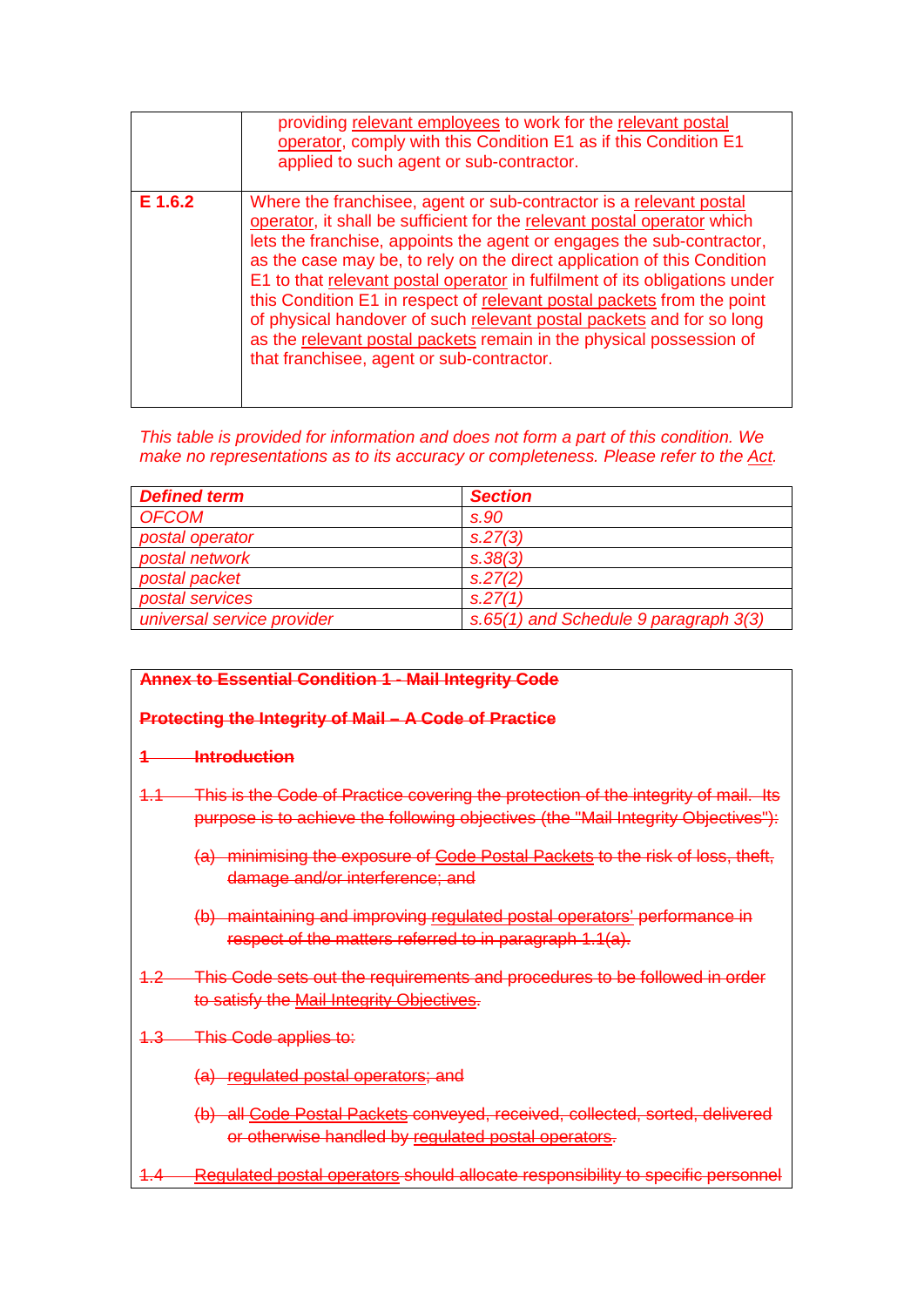within their organisations for implementation of and compliance with this Code.

1.5 In meeting their obligations under this Code, regulated postal operators should have due regard to the size and nature of their organisations and operations.

## **2 Definitions and rules of interpretation**

- 2.1 In this Code, unless the context requires otherwise, the words include, including and in particular are to be construed as being by way of illustration or emphasis and do not limit or prejudice the generality of any foregoing words. The singular includes the plural and vice versa.
- 2.2 Nothing in this Code is to be construed as requiring a regulated postal operator to act unlawfully (for example, by breaching employment law in meeting the recruitment and vetting requirements set out in paragraph 3 of this Code).
- 2.3 This Code shall not be interpreted in any way which is inconsistent with the Mail Integrity Objectives.
- 2.4 Where this Code requires a policy to be established, that policy must be in writing and a copy must be given to the specific personnel within the regulated postal operator's organisation who are responsible for implementation of and compliance with the policy.
- 2.5 Where this Code requires regulated postal operators to allocate responsibility to specific personnel within their organisations to be responsible for implementation of and compliance with this Code (including any policy required by this Code), the personnel responsible for implementation may be different from those responsible for compliance.
- 2.6 A **serious incident** for the purpose of this Code is an incident in relation to which the percentage of Code Postal Packets lost, stolen, damaged or interfered with in one incident exceeds 10% of the total volume of Code Postal Packets conveyed, received, collected, sorted, delivered or otherwise handled by a Relevant Employee that day.

#### **3 Recruitment of Relevant Employees**

- 3.1 If a regulated postal operator employs or uses (or intends to employ or use) Relevant Employees, the regulated postal operator must:
	- (a) establish, maintain and adhere to a recruitment policy in relation to the employment or use of Relevant Employees designed to facilitate the achievement of the Mail Integrity Objectives; and
	- (b) allocate responsibility to specific personnel within its organisation for the implementation of and compliance with that recruitment policy.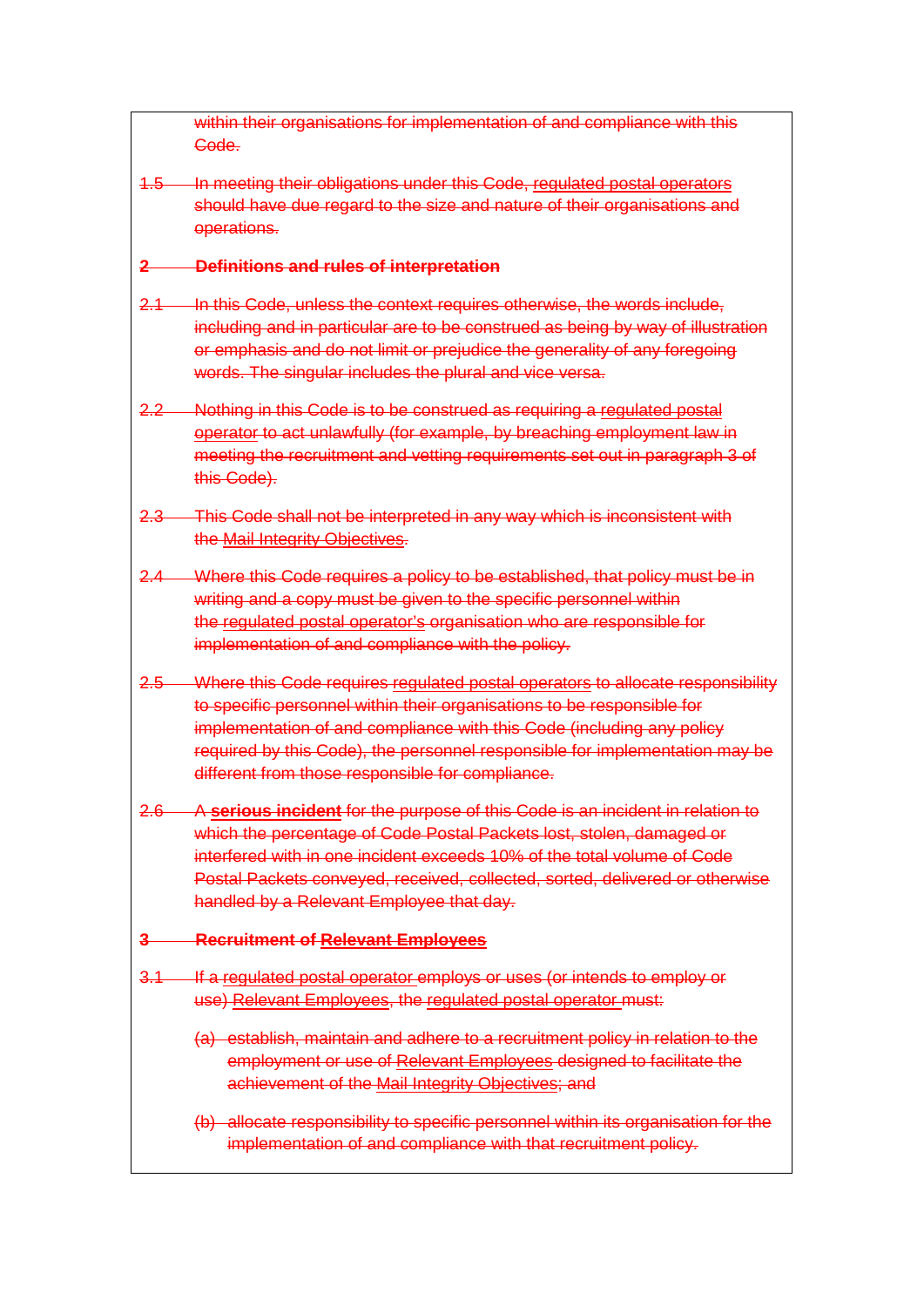| $3.2 -$     | The recruitment policy should include:                                                                                                                                                                                                                                                                                                                                                                                                                                                                                                                                                                                                                                                               |
|-------------|------------------------------------------------------------------------------------------------------------------------------------------------------------------------------------------------------------------------------------------------------------------------------------------------------------------------------------------------------------------------------------------------------------------------------------------------------------------------------------------------------------------------------------------------------------------------------------------------------------------------------------------------------------------------------------------------------|
|             | (a) an explanation of the jobs, roles or types of work, as the case may be, in<br>respect of which the recruitment policy should apply;                                                                                                                                                                                                                                                                                                                                                                                                                                                                                                                                                              |
|             | (b) the types of information about a prospective Relevant Employee that<br>the regulated postal operator requires;                                                                                                                                                                                                                                                                                                                                                                                                                                                                                                                                                                                   |
|             | (c) the steps that the regulated postal operator requires to be taken to satisfy<br>itself of the identity of the prospective Relevant Employee;                                                                                                                                                                                                                                                                                                                                                                                                                                                                                                                                                     |
|             | (d) the steps which the regulated postal operator expects to be taken in order<br>to confirm a prospective Relevant Employee's work history over at least<br>the immediately preceding 5 years (or the entire period of that Relevant<br>Employee's working life, if that period is shorter than 5 years);                                                                                                                                                                                                                                                                                                                                                                                           |
|             | (e) a requirement for prospective Relevant Employees to declare any<br>criminal convictions or any cautions or conditional discharges for offences<br>relating to:                                                                                                                                                                                                                                                                                                                                                                                                                                                                                                                                   |
|             | (i) postal packets; or                                                                                                                                                                                                                                                                                                                                                                                                                                                                                                                                                                                                                                                                               |
|             | (ii) dishonest conduct generally (in particular, theft, obtaining property by<br>deception or fraud)                                                                                                                                                                                                                                                                                                                                                                                                                                                                                                                                                                                                 |
|             | and guidelines on how any such convictions, cautions or conditional<br>discharges declared by prospective Relevant Employees will be taken into<br>consideration in deciding whether or not to employ the prospective Relevant<br>Employee.                                                                                                                                                                                                                                                                                                                                                                                                                                                          |
| <u>3.3—</u> | For the avoidance of doubt, in respect of any regulated postal<br>operator's existing permanent, temporary, casual or part-time employee or<br>worker (including those under a contract for service) who is not (or might not<br>be) involved in conveying, receiving, collecting, sorting, delivering or<br>otherwise handling Code Postal Packets in the course of his or her work and<br>who is to be redeployed such that he or she will (or might be) so involved,<br>such redeployment should be treated for the purposes of this paragraph 3 as<br>effectively the employment or use of that individual as a Relevant Employee<br>and be subject to the other provisions of this paragraph 3. |
| <u>3.4—</u> | Regulated postal operators must reasonably regularly monitor implementation<br>of and compliance with the recruitment policy.                                                                                                                                                                                                                                                                                                                                                                                                                                                                                                                                                                        |
| $3.5-$      | Regulated postal operators must reasonably regularly review the recruitment<br>policy and, where necessary, update or amend the policy to ensure that it<br>continues to meet the Mail Integrity Objectives.                                                                                                                                                                                                                                                                                                                                                                                                                                                                                         |
|             | <b>Training Relevant Employees</b>                                                                                                                                                                                                                                                                                                                                                                                                                                                                                                                                                                                                                                                                   |
| $4.1 -$     | If a regulated postal operator employs or uses Relevant Employees,<br>the regulated postal operator must:                                                                                                                                                                                                                                                                                                                                                                                                                                                                                                                                                                                            |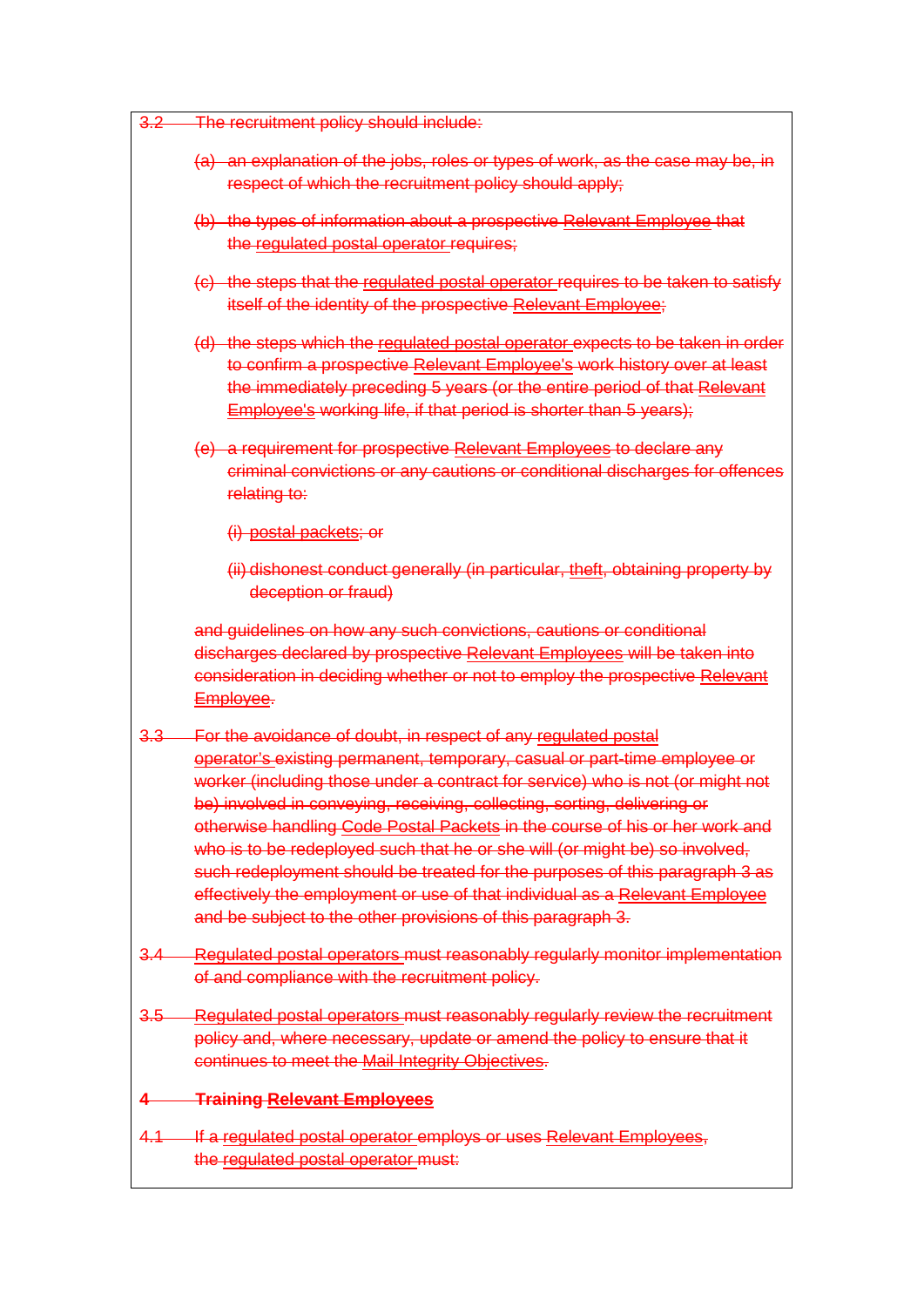|         | establish, maintain and adhere to a training policy that provides<br><del>(a)</del>     |  |
|---------|-----------------------------------------------------------------------------------------|--|
|         | for Relevant Employees to receive initial and ongoing training so as to                 |  |
|         | facilitate achievement of the Mail Integrity Objectives; and                            |  |
|         |                                                                                         |  |
|         | (b) allocate responsibility to specific personnel within its organisation for           |  |
|         | the implementation of and compliance with that policy.                                  |  |
|         | 4.2 Without prejudice to the generality of paragraph 4.1, all Relevant Employees        |  |
|         | must be informed of the provisions of sections 83 and 84 of the Postal                  |  |
|         | Services Act 2000 and made aware of the seriousness of the offences                     |  |
|         | detailed in those sections.                                                             |  |
|         |                                                                                         |  |
|         | 4.3 The training policy should include:                                                 |  |
|         |                                                                                         |  |
|         | the levels of training required to facilitate achievement of the Mail<br><del>(a)</del> |  |
|         | <b>Integrity Objectives;</b>                                                            |  |
|         | (b) the levels of training required according to the differing responsibilities         |  |
|         | of, and work undertaken by, Relevant Employees in relation to Code                      |  |
|         | <b>Postal Packets;</b>                                                                  |  |
|         |                                                                                         |  |
|         | (c) details of the minimum level of training required;                                  |  |
|         |                                                                                         |  |
|         | (d) an explanation of how the training will be provided;                                |  |
|         | (e) the frequency with which training should be provided; and                           |  |
|         |                                                                                         |  |
|         | $(f)$ details of how training is to be given, recorded and monitored.                   |  |
| 4.4—    | Regulated postal operators must reasonably regularly monitor implementation             |  |
|         | of and compliance with the training policy.                                             |  |
|         |                                                                                         |  |
| $4.5-$  | Regulated postal operators must reasonably regularly review the training                |  |
|         | policy and, where necessary, update or amend the policy to ensure that it               |  |
|         | continues to meet the Mail Integrity Objectives.                                        |  |
|         |                                                                                         |  |
| 5.      | <b>Disciplinary Procedures</b>                                                          |  |
| $5.1 -$ | If a regulated postal operator employs or uses Relevant Employees,                      |  |
|         | the regulated postal operator must.                                                     |  |
|         |                                                                                         |  |
|         | (a) make Relevant Employees aware of the standards of conduct in relation               |  |
|         | to facilitating achievement of the Mail Integrity Objectives the regulated              |  |
|         | postal operator requires Relevant Employees to meet; and                                |  |
|         | (b) establish, maintain and adhere to a disciplinary policy in relation to the          |  |
|         | treatment of Relevant Employees who fail to meet the standards of                       |  |
|         | conduct expected of them.                                                               |  |
|         |                                                                                         |  |
|         | 5.2 The standards of conduct and disciplinary policy should be such as to               |  |
|         | facilitate achievement of the Mail Integrity Objectives.                                |  |
|         |                                                                                         |  |
|         | 5.3 Regulated postal operators must allocate responsibility to specific personnel       |  |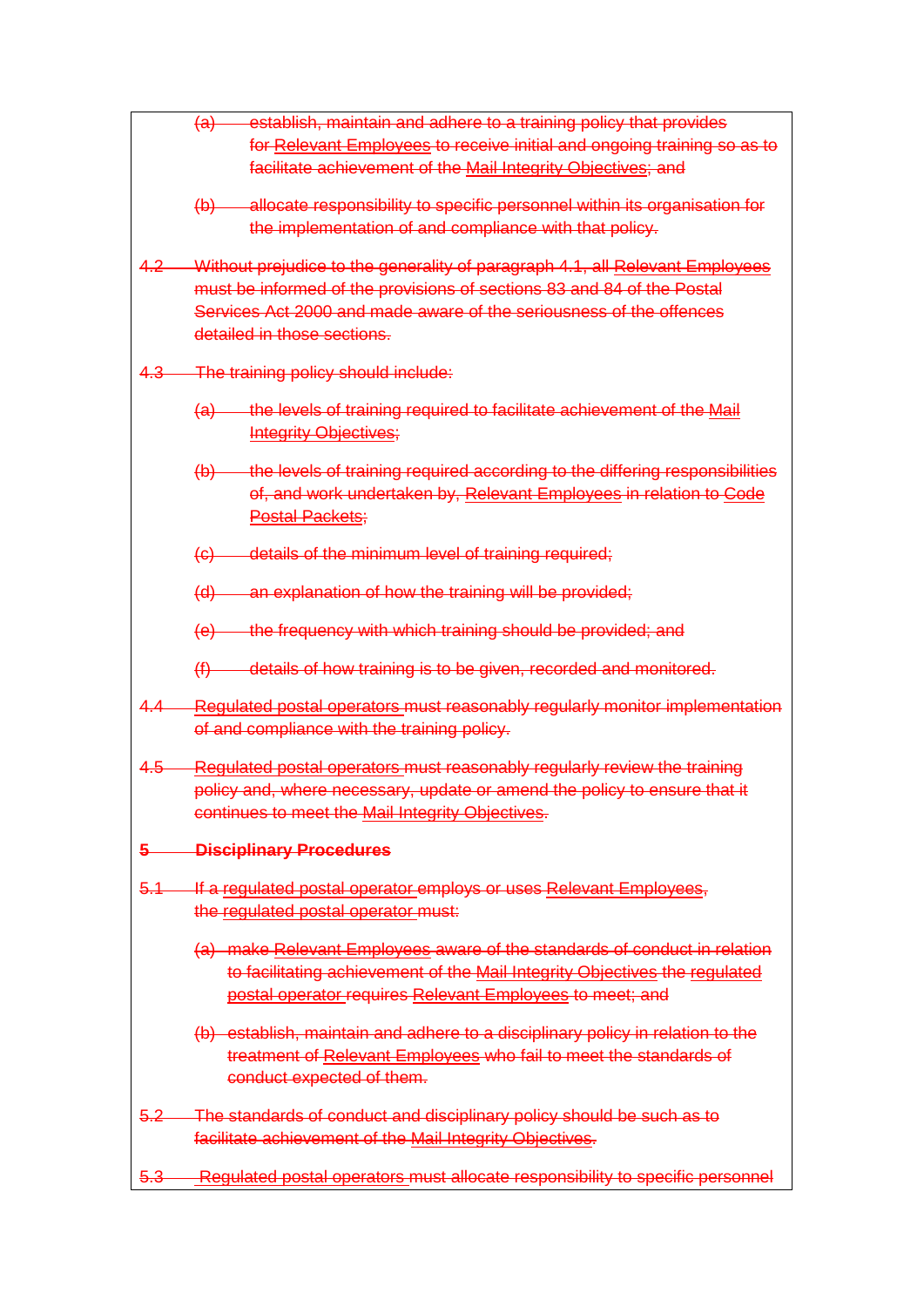|         | within their organisations for:                                                                                                                                                                                                                                                                                                                                                                                                             |  |
|---------|---------------------------------------------------------------------------------------------------------------------------------------------------------------------------------------------------------------------------------------------------------------------------------------------------------------------------------------------------------------------------------------------------------------------------------------------|--|
|         | (a) making Relevant Employees aware of the standards of conduct                                                                                                                                                                                                                                                                                                                                                                             |  |
|         | expected of them; and                                                                                                                                                                                                                                                                                                                                                                                                                       |  |
|         | (b) the implementation of and compliance with the disciplinary policy.                                                                                                                                                                                                                                                                                                                                                                      |  |
| $5.4-$  | The disciplinary policy should include:                                                                                                                                                                                                                                                                                                                                                                                                     |  |
|         | (a) an explanation of what constitutes a failure to meet the standards of<br>conduct and the action to be taken in relation to any failures;                                                                                                                                                                                                                                                                                                |  |
|         | (b) an explanation of how the regulated postal operator ensures that<br>all Relevant Employees understand when a failure to meet the<br>standards of conduct might also constitute a criminal offence and how<br>this will be dealt with:                                                                                                                                                                                                   |  |
|         | (c) provision for appropriate records to be maintained detailing any action<br>taken against Relevant Employees for failure to meet the standards of<br>conduct; and                                                                                                                                                                                                                                                                        |  |
|         | (d) a process to identify consistent failure to meet the relevant standards<br>of conduct and the taking of appropriate remedial action.                                                                                                                                                                                                                                                                                                    |  |
|         | 5.5 Regulated postal operators must reasonably regularly monitor implementation                                                                                                                                                                                                                                                                                                                                                             |  |
|         | of and compliance with the:                                                                                                                                                                                                                                                                                                                                                                                                                 |  |
|         | (a) standards of conduct; and                                                                                                                                                                                                                                                                                                                                                                                                               |  |
|         | (b) disciplinary policy.                                                                                                                                                                                                                                                                                                                                                                                                                    |  |
|         | 5.6 Regulated postal operators must reasonably regularly review the:                                                                                                                                                                                                                                                                                                                                                                        |  |
|         | (a) standards of conduct; and                                                                                                                                                                                                                                                                                                                                                                                                               |  |
|         | (b) disciplinary policy                                                                                                                                                                                                                                                                                                                                                                                                                     |  |
|         | and, where necessary, update or amend the standards of conduct or<br>disciplinary policy, as the case may be, to ensure that they continue to meet<br>the Mail Integrity Objectives.                                                                                                                                                                                                                                                        |  |
| 6.      | <b>Security of Mail</b>                                                                                                                                                                                                                                                                                                                                                                                                                     |  |
| $6.1 -$ | Notwithstanding the other requirements of this Code, regulated postal<br>operators must establish, maintain and adhere to such other policies and<br>procedures as may reasonably be necessary to facilitate achievement of<br>the Mail Integrity Objectives, in particular in relation to the security of relevant<br>premises, and the use of vehicles and equipment in the collection,<br>conveyance or delivery of Code Postal Packets. |  |
| $6.2 -$ | Regulated postal operators must allocate responsibility to specific personnel<br>within their organisations for the implementation of and compliance with the                                                                                                                                                                                                                                                                               |  |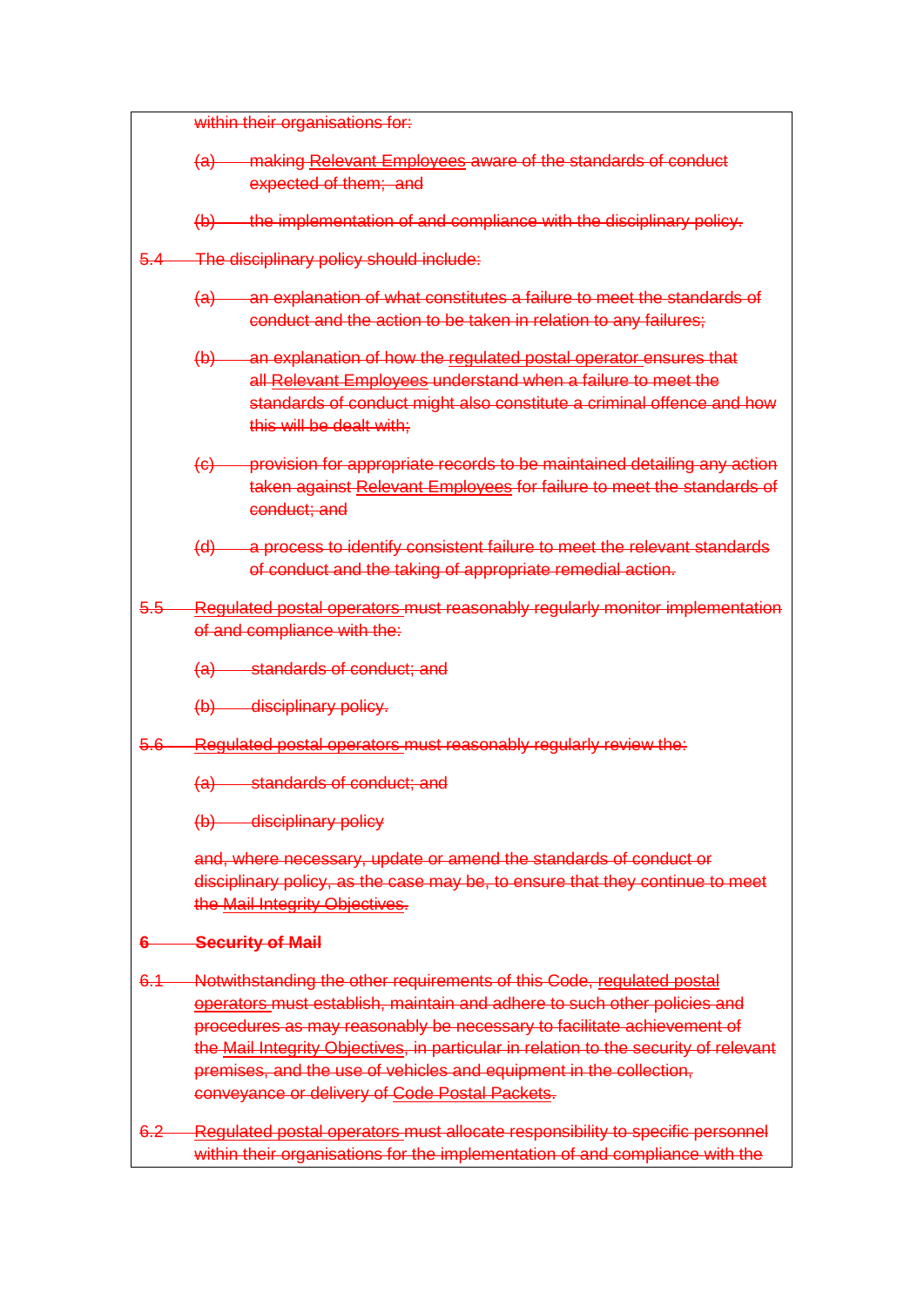|                  | policies and procedures specified in paragraph 6.1.                                                                                                                                                                                                                                                                                                                                                                                                                                                                                                                                                                                                              |  |
|------------------|------------------------------------------------------------------------------------------------------------------------------------------------------------------------------------------------------------------------------------------------------------------------------------------------------------------------------------------------------------------------------------------------------------------------------------------------------------------------------------------------------------------------------------------------------------------------------------------------------------------------------------------------------------------|--|
|                  | 6.3 The policies and procedures should include:                                                                                                                                                                                                                                                                                                                                                                                                                                                                                                                                                                                                                  |  |
|                  | (a) regular risk assessment;                                                                                                                                                                                                                                                                                                                                                                                                                                                                                                                                                                                                                                     |  |
|                  | (b) the maintenance of records so that regulated postal operators can<br>identify, as far as is reasonably practicable, which Relevant<br><b>Employees were responsible for the conveyance, receipt, collection,</b><br>sortation, delivery or handling of specific Code Postal Packets that<br>have been interfered with; and                                                                                                                                                                                                                                                                                                                                   |  |
|                  | (c) the measures to be taken, including monitoring, to prevent or<br>detect loss or theft of, damage to, or interference with, Code Postal<br>Packets from or at premises, vehicles or equipment.                                                                                                                                                                                                                                                                                                                                                                                                                                                                |  |
|                  | 6.4 Regulated postal operators must reasonably regularly review the policies and<br>procedures and, where necessary, update or amend those policies and<br>procedures to ensure that they continue to meet the Mail Integrity Objectives.                                                                                                                                                                                                                                                                                                                                                                                                                        |  |
|                  | 7 Information and Reporting Requirements                                                                                                                                                                                                                                                                                                                                                                                                                                                                                                                                                                                                                         |  |
|                  | 7.1 All incidents of loss or theft of, damage to, or interference with Code Postal<br>Packets must be recorded in reasonable detail.                                                                                                                                                                                                                                                                                                                                                                                                                                                                                                                             |  |
|                  | 7.2 Without prejudice to the generality of paragraph 7.1, information to be<br>recorded in relation to Serious Incidents includes:                                                                                                                                                                                                                                                                                                                                                                                                                                                                                                                               |  |
|                  | (a) the date, time and place of the incident;                                                                                                                                                                                                                                                                                                                                                                                                                                                                                                                                                                                                                    |  |
|                  | (b) the number of (or where the precise number is not known, a reasonable<br>estimate of the number of) Code Postal Packets the subject of the<br>incident:                                                                                                                                                                                                                                                                                                                                                                                                                                                                                                      |  |
|                  | (c) as far as is reasonably practicable, the Relevant Employees involved in<br>the conveyance, receipt, collection, sortation, delivery or handling, as the<br>case may be, of the Code Postal Packets the subject of the incident; and                                                                                                                                                                                                                                                                                                                                                                                                                          |  |
|                  | (d) any other particulars relating to the incident which it would be reasonable<br>to record, including the factual circumstances in which the incident<br>occurred.                                                                                                                                                                                                                                                                                                                                                                                                                                                                                             |  |
| <del>7.3 —</del> | Incidents which constitute Serious Incidents (together with details of the date,<br>time and place of the incident and the number of, or a reasonable estimate of<br>the number of, Code Postal Packets the subject of the incident) are to be<br>reported to OFCOM as soon as reasonably practicable and, in any event,<br>within 48 hours of the regulated postal operator becoming aware of their<br>occurrence. The information required to be recorded in accordance with<br>paragraphs 7.2(c) and 7.2(d) and any other information in relation to the<br>incident that OFCOM may require should be reported to OFCOM as soon as<br>reasonably practicable. |  |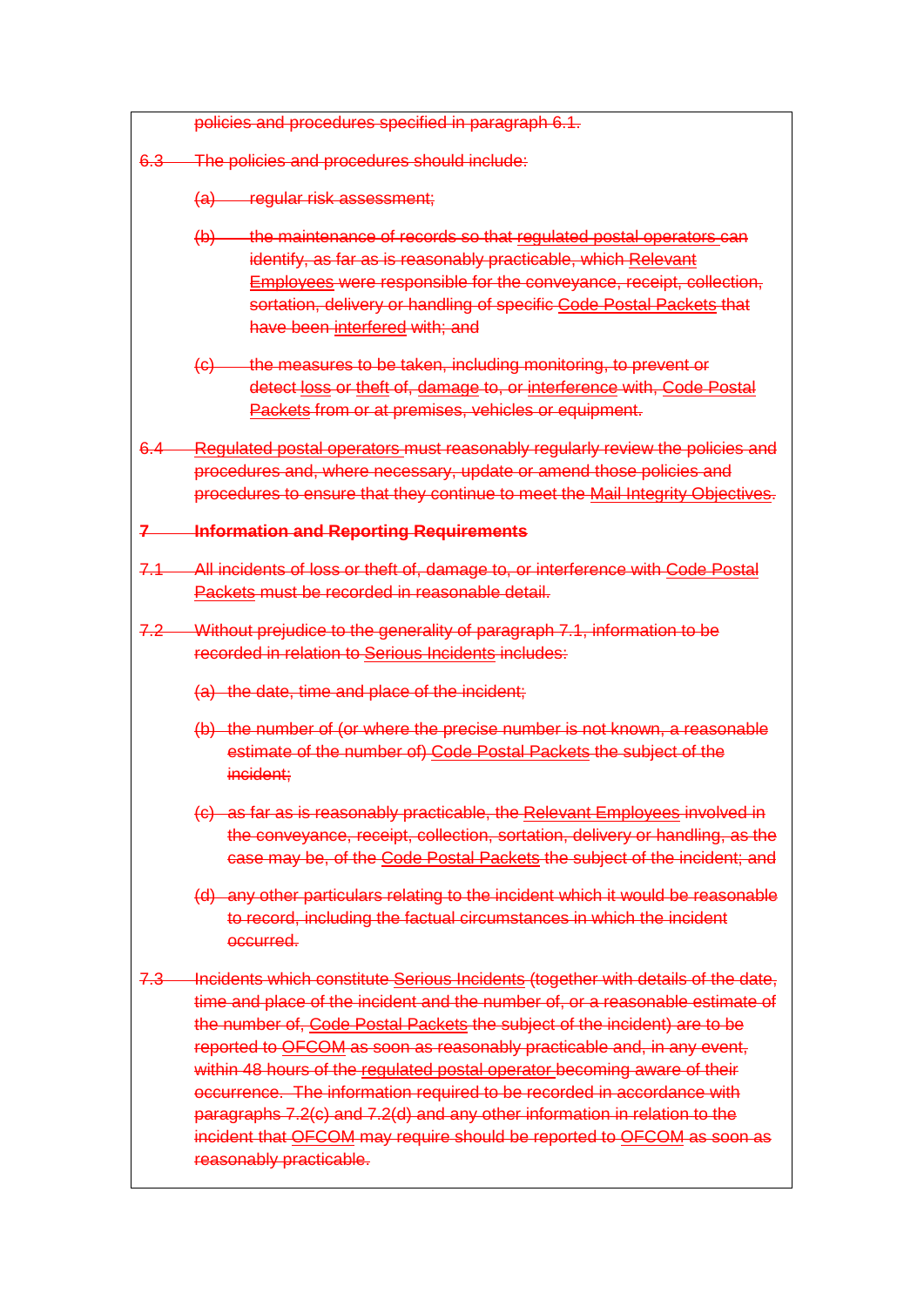- 7.4 In respect of each period of three months in any year (each year ending on 31 March), each regulated postal operator must submit to OFCOM (as soon as reasonably practicable, and in any event within 28 days, after the end of each such period) a report detailing any prosecutions which that regulated postal operator has instigated in the relevant period and provide such information in relation to any relevant incident and prosecution that OFCOM may require.
- 7.5 Regulated postal operators must reasonably regularly review the information recorded under this paragraph 7 with a view to identifying any trends, patterns or other notable features (such as above average incident levels at certain premises).
- 7.6 Regulated postal operators must submit to OFCOM and the Consumer Advocacy Bodies annual reports not later than 3 months from the end of the year (being 31 March) to which those reports relate, which include:
	- (a) the number of (or where precise numbers are not known, reasonable estimates of the numbers of) Code Postal Packets during the relevant year which were lost, stolen, damaged or interfered with; and
	- (b) details of any trends, patterns or other notable features (such as above average incident levels at certain premises) in relation to the incidence of loss or theft of, damage to, or interference with, Code Postal Packets.

For the purposes of these reports, the references to "lost" and "loss" exclude items that are delivered after 15 working days of their due day of delivery and within the reporting year. Such items are to be reported in these reports as "substantially delayed".

- 7.7 Regulated postal operators must also submit to OFCOM and the Consumer Advocacy Bodies with each annual report submitted under paragraph 7.6, a statement of the measures that the regulated postal operator intends to take to remedy any failures or patterns of failure to achieve the Mail Integrity Objectives and to reduce the numbers of Code Postal Packets lost, stolen, damaged or interfered with.
- 7.8 Regulated postal operators must allocate responsibility to specific personnel within their organisations for meeting the recording, reporting and other requirements of this paragraph 7.

## **8 Agents and Sub-Contractors**

- 8.1 Each regulated postal operator shall ensure that, so far as is reasonably practicable, all of:
	- (a) its franchisees, agents or sub-contractors (if any) who are involved in the conveyance, receipt, collection, sortation, delivery or handling of Code Postal Packets, comply with this Code as if this Code applied to the franchisee, agent or sub-contractor; and
	- (b) its agents or sub-contractors (if any) who are responsible for